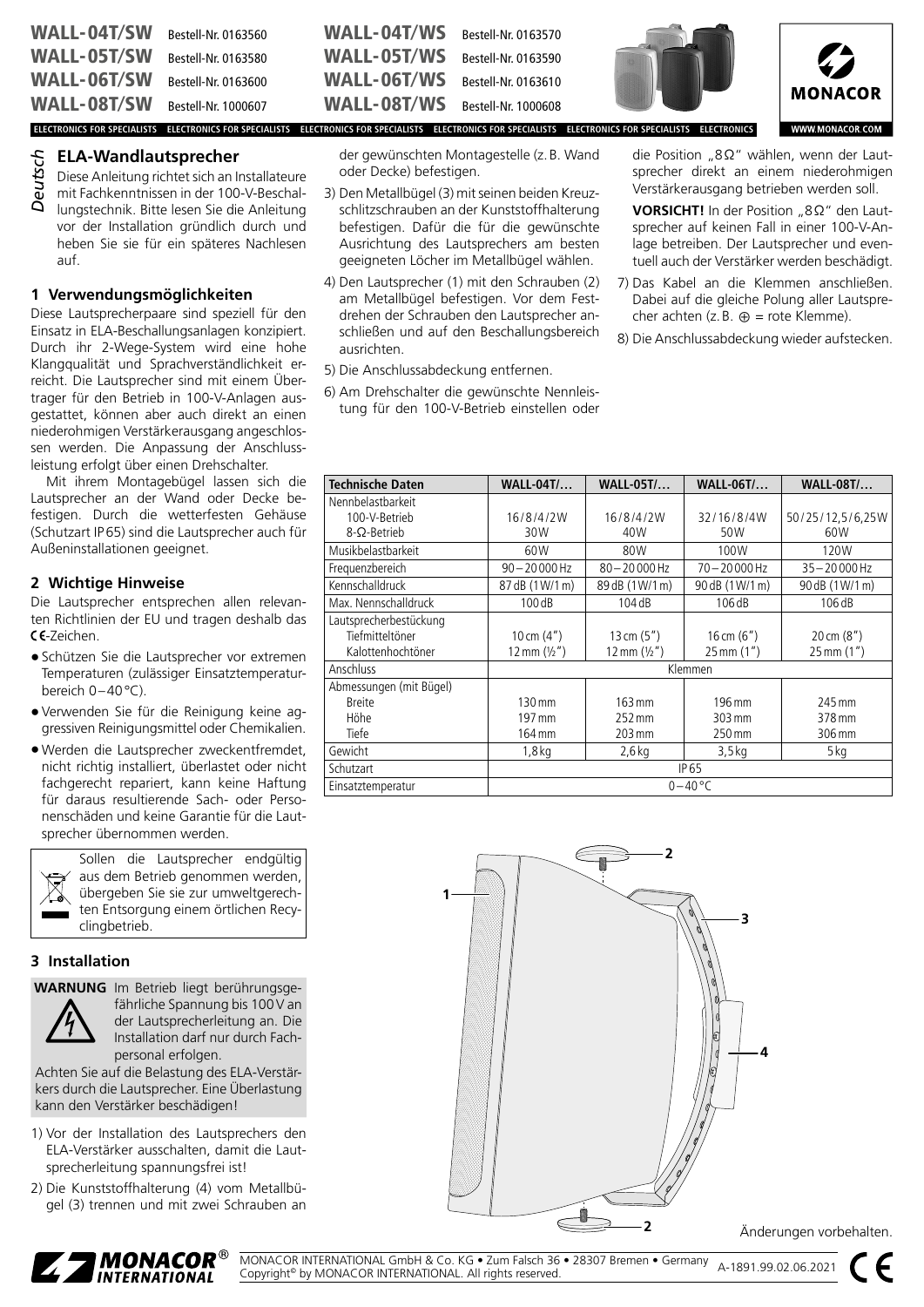| <b>WALL-04T/SW</b> | Order No. 0163560 |
|--------------------|-------------------|
| <b>WALL-05T/SW</b> | Order No. 0163580 |
| <b>WALL-06T/SW</b> | Order No. 0163600 |
| <b>WALL-08T/SW</b> | Order No. 1000607 |

#### **PA Wall Speakers**

These instructions are intended for installers with specific knowledge in sound reproduction using 100V technology. Please read the instructions carefully prior to installation and keep them for later reference. *English*

## **1 Applications**

These speaker pairs are specially designed for PA systems. Featuring a 2-way system, the speakers offer excellent sound quality and speech intelligibility. The speakers are provided with a transformer for operation in 100V systems, but they can also be directly connected to a low-impedance amplifier output. A rotary switch is used to match the connected load.

By means of their mounting bracket, the speakers can be fastened to a wall or ceiling. Due to their weatherproof housing (IP65), the speakers are also suited for outdoor applications.

### **2 Important Notes**

The speakers correspond to all relevant directives of the EU and are therefore marked with  $C\epsilon$ .

- Protect the speakers against extreme temperatures (admissible temperature range:  $0-40$ °C).
- Never use aggressive detergents or chemicals for cleaning.
- No guarantee claims for the speakers and no liability for any resulting personal damage or material damage will be accepted if the speakers are used for other purposes than originally intended, if they are not correctly installed, if they are overloaded or if they are not repaired in an expert way.



If the speakers are to be put out of operation definitively, take them to a local recycling plant for a disposal which is not harmful to the environment.

## **3 Installation**



**WARNING** During operation, there is a hazard of contact with a voltage of up to 100V at the speaker cable. Installation must be made by skilled personnel only.

Observe the load of the PA amplifier by the speakers. An overload may damage the amplifier!

- 1) Before installing the speaker, switch off the PA amplifier so that the speaker cable will not carry any voltage!
- 2) Remove the plastic support (4) from the metal bracket (3).Then use two screws to fasten the support to the desired location (e.g. wall or ceiling).

| WALL-04T/WS Order No. 0163570        |  |
|--------------------------------------|--|
| <b>WALL-05T/WS</b> Order No. 0163590 |  |
| <b>WALL-06T/WS</b> Order No. 0163610 |  |
| <b>WALL-08T/WS</b> Order No. 1000608 |  |

3) Fasten the metal bracket (3) to the plastic support, using the two recessed head screws of the bracket. Use the holes in the metal bracket which are most suitable for the de-

4) Use the screws (2) to fasten the speaker (1) to the metal bracket. Before tightening the screws, connect the speaker and align it to

6) Adjust the power rating for 100V operation on the rotary switch. For direct operation at

sired speaker alignment.

the desired sound zone. 5) Remove the connection cover.





**WWW.MONACOR.COM** 

**ELECTRONICS FOR SPECIALISTS ELECTRONICS FOR SPECIALISTS ELECTRONICS FOR SPECIALISTS ELECTRONICS FOR SPECIALISTS ELECTRONICS FOR SPECIALISTS ELECTRONICS**

a low-impedance amplifier output, set the switch to the position "8Ω".

**CAUTION!** Never use the position "8Ω" when the speaker is operated in a 100V system: The speaker and possibly also the amplifier will be damaged.

- 7) Connect the cable to the terminals. Make sure that all speakers have the same polarity  $(e.g. \oplus = red \ terminal).$
- 8) Replace the connection cover.

| <b>Specifications</b>     | <b>WALL-04T/</b>      | <b>WALL-05T/</b>      | <b>WALL-06T/</b>  | <b>WALL-08T/</b>        |
|---------------------------|-----------------------|-----------------------|-------------------|-------------------------|
| Power rating              |                       |                       |                   |                         |
| 100V operation            | 16/8/4/2W             | 16/8/4/2W             | 32/16/8/4W        | 50/25/12.5/6.25W        |
| $8\Omega$ operation       | 30W                   | 40W                   | 50W               | 60W                     |
| Music power               | 60W                   | 80W                   | 100W              | 120W                    |
| Frequency range           | $90 - 20000$ Hz       | $80 - 20000$ Hz       | $70 - 20000$ Hz   | $35 - 20000$ Hz         |
| <b>SPL</b>                | 87 dB (1 W/1 m)       | 89 dB (1W/1 m)        | 90 dB (1W/1 m)    | 90 dB (1 W/1 m)         |
| Max. SPL                  | 100dB                 | 104dB                 | 106dB             | 106dB                   |
| Speaker configuration     |                       |                       |                   |                         |
| Bass-midrange speaker     | 10 cm $(4")$          | 13 cm $(5")$          | 16 cm $(6")$      | $20 \text{ cm } (8")$   |
| Dome tweeter              | 12 mm $(\frac{1}{2})$ | 12 mm $(\frac{1}{2})$ | 25 mm (1")        | $25 \,\mathrm{mm}$ (1") |
| Connection                |                       |                       | terminals         |                         |
| Dimensions (with bracket) |                       |                       |                   |                         |
| Width                     | 130 mm                | $163 \text{ mm}$      | 196 mm            | 245 mm                  |
| Height                    | 197 mm                | 252 mm                | 303 mm            | 378 mm                  |
| Depth                     | 164 mm                | 203 mm                | 250 mm            | 306 mm                  |
| Weight                    | 1.8 <sub>kq</sub>     | $2.6$ kg              | 3.5 <sub>kq</sub> | 5 kg                    |
| IP rating                 |                       |                       | <b>IP65</b>       |                         |
| Ambient temperature       |                       |                       | $0 - 40$ °C       |                         |



Subject to technical modification.



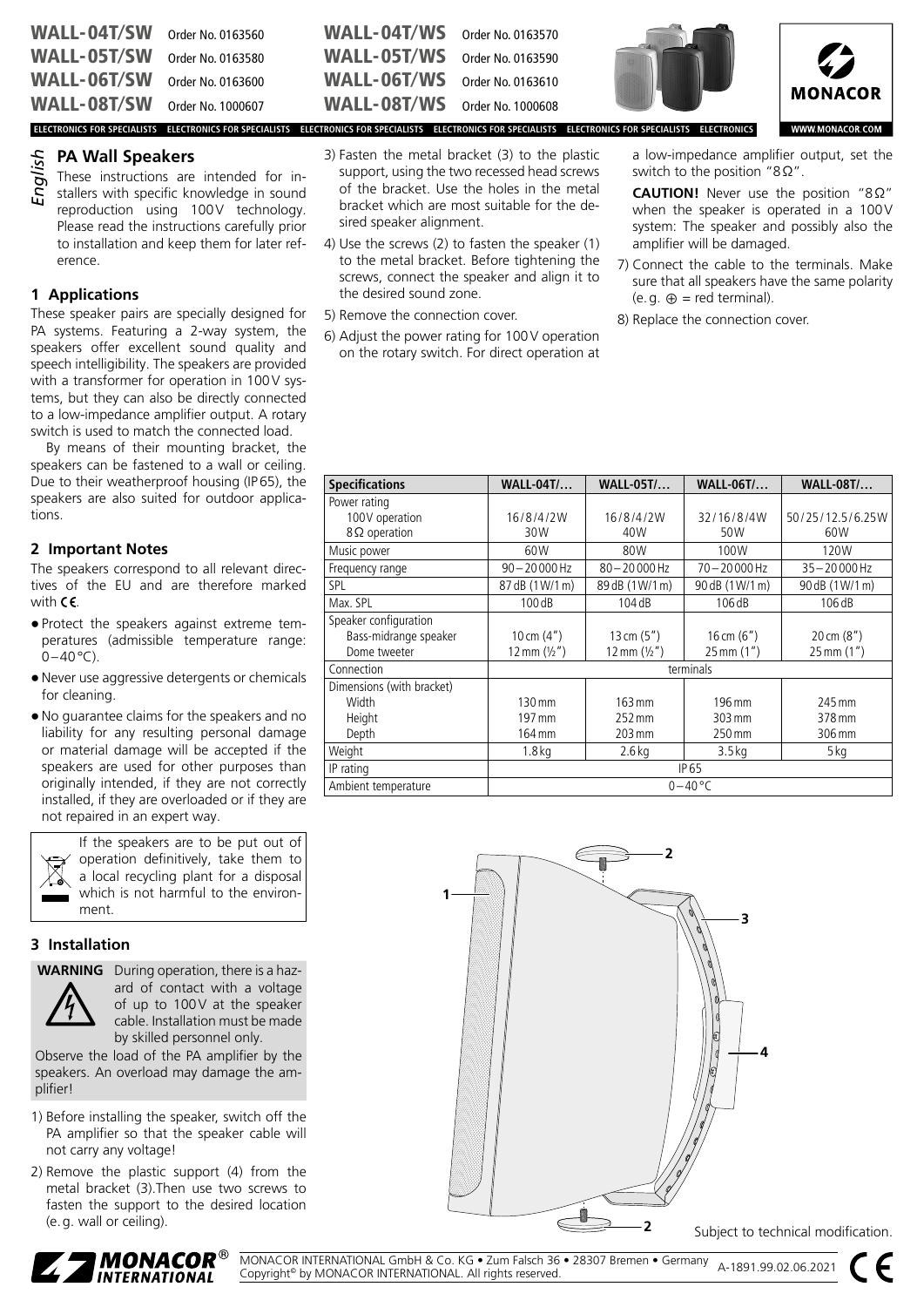| <b>WALL-04T/SW</b> | Réf. num. 0163560 |
|--------------------|-------------------|
| <b>WALL-05T/SW</b> | Réf. num. 0163580 |
| <b>WALL-06T/SW</b> | Réf. num. 0163600 |
| <b>WALL-08T/SW</b> | Réf. num. 1000607 |

### **Enceintes murales Public Adress**

Cette notice s'adresse aux installateurs possédant des connaissances spécifiques en sonorisation ligne 100V. Veuillez lire la présente notice avec attention avant l'installation et conservez-la pour pouvoir vous y reporter ultérieurement. *Français*

#### **1 Possibilités d'utilisation**

Ces paires d'enceintes sont spécialement conçues pour une utilisation dans des installations de sonorisation Public Adress. Grâce à leur système 2 voies, on obtient une bonne qualité sonore et compréhension des paroles. Les enceintes sont équipées d'un transformateur pour un fonctionnement dans des installations 100V, mais elles peuvent également être directement reliées à une sortie amplificateur basse impédance. Un sélecteur rotatif permet d'adapter la puissance de branchement.

Via l'étrier de montage, les enceintes peuvent être fixées sur un mur ou au plafond. Elles sont également adaptées pour une installation en extérieur grâce au boîtier étanche (type protection IP65).

#### **2 Conseils importants**

Les enceintes répondent à toutes les directives nécessaires de l'Union européenne et portent donc le symbole CE.

- Protégez les enceintes des températures extrêmes (plage de température autorisée :  $0-40$ °C).
- Pour le nettoyage, n'utilisez pas de produits chimiques ou produits de nettoyage agressifs.
- Nous déclinons toute responsabilité en cas de dommages matériels ou corporels résultants si les enceintes sont utilisées dans un but autre que celui pour lequel elles ont été conçues, si elles ne sont pas correctement installées, si elles sont en surcharge ou si elles ne sont pas correctement réparées ; en outre, la garantie deviendrait caduque.

Lorsque les enceintes sont définitivement retirées du service, vous devez les déposer dans une usine de recyclage adaptée pour contribuer à leur élimination non polluante.

CARTONS ET EMBALLAGE PAPIER À TRIER

#### **3 Installation**

**AVERTISSEMENT** Pendant le fonctionnement,



une tension dangereuse jusqu'à 100V est présente sur le câble haut-parleur. Seul un personnel qualifié peut effectuer l'installation.

Faites attention à la charge de l'amplificateur PA par les enceintes ; une surcharge peut endommager l'amplificateur.

WALL-04T/WS Réf. num. 0163570 WALL-05T/WS Réf. num. 0163590 WALL-06T/WS Réf. num. 0163610 WALL-08T/WS Réf. num. 1000608

- 1) Avant d'installer l'enceinte, éteignez l'amplificateur PA pour que le câble haut-parleur ne soit pas porteur de tension.
- 2) Retirez le support plastique (4) de l'étrier métallique (3) et avec deux vis, vissez-le à l'endroit souhaité (par exemple mur ou plafond).
- 3) Fixez l'étrier métallique (3) avec ses deux vis cruciformes sur le support plastique. Sélectionnez les trous sur l'étrier de montage les mieux adaptés pour orienter l'enceinte à votre convenance.
- 4) Fixez l'enceinte (1) avec les vis (2) sur l'étrier métallique. Avant de serrer les vis, connec-





WWW.MONACOR.COM

**ELECTRONICS FOR SPECIALISTS ELECTRONICS FOR SPECIALISTS ELECTRONICS FOR SPECIALISTS ELECTRONICS FOR SPECIALISTS ELECTRONICS FOR SPECIALISTS ELECTRONICS**

tez l'enceinte et orientez-la vers la zone de sonorisation.

- 5) Retirez le couvercle des connexions.
- 6) Réglez la puissance nominale voulue pour le fonctionnement 100V sur le sélecteur rotatif ou sélectionnez la position «8Ω» si l'enceinte doit directement fonctionner à une sortie amplificateur basse impédance.

**ATTENTION !** En position «8Ω», ne faites jamais fonctionner l'enceinte dans une installation 100 V ; l'enceinte et éventuellement l'amplificateur peuvent être endommagés.

- 7) Reliez le câble aux bornes. Veillez à ce que toutes les enceintes aient la même polarité (par exemple  $\oplus$  = borne rouge).
- 8) Replacez le couvercle des connexions.

| Caractéristiques techniques   | <b>WALL-04T/</b>      | <b>WALL-05T/</b>      | <b>WALL-06T/</b>        | <b>WALL-08T/</b>        |  |
|-------------------------------|-----------------------|-----------------------|-------------------------|-------------------------|--|
| Puissance nominale            |                       |                       |                         |                         |  |
| Mode 100V                     | 16/8/4/2W             | 16/8/4/2W             | 32/16/8/4W              | 50/25/12,5/6,25W        |  |
| Mode $8\Omega$                | 30W                   | 40W                   | 50W                     | 60W                     |  |
| Puissance musique             | 60W                   | 80W                   | 100W                    | 120W                    |  |
| Bande passante                | $90 - 20000$ Hz       | $80 - 20000$ Hz       | 70-20000 Hz             | $35 - 20000$ Hz         |  |
| Pression sonore nominale      | 87 dB (1W/1 m)        | 89 dB (1W/1 m)        | 90 dB (1W/1 m)          | 90 dB (1 W/1 m)         |  |
| Pression sonore nominale max. | 100dB                 | 104dB                 | 106dB                   | 106dB                   |  |
| Haut-parleurs                 |                       |                       |                         |                         |  |
| Grave-médium                  | 10 cm $(4")$          | 13 cm $(5")$          | $16 \text{ cm } (6")$   | $20 \text{ cm } (8")$   |  |
| Aigu à dôme                   | 12 mm $(\frac{1}{2})$ | 12 mm $(\frac{1}{2})$ | $25 \,\mathrm{mm}$ (1") | $25 \,\mathrm{mm}$ (1") |  |
| <b>Branchements</b>           | bornes                |                       |                         |                         |  |
| Dimensions (avec étrier)      |                       |                       |                         |                         |  |
| Largeur                       | $130 \,\mathrm{mm}$   | 163 mm                | 196 mm                  | 245 mm                  |  |
| Hauteur                       | 197 mm                | 252 mm                | 303 mm                  | 378 mm                  |  |
| Profondeur                    | 164 mm                | 203 mm                | 250 mm                  | 306 mm                  |  |
| Poids                         | $1,8$ kg              | $2,6$ kg              | 3,5 kg                  | $5$ kg                  |  |
| Type protection               | IP 65                 |                       |                         |                         |  |
| Température fonctionnement    | $0 - 40$ °C           |                       |                         |                         |  |



Tout droit de modification réservé

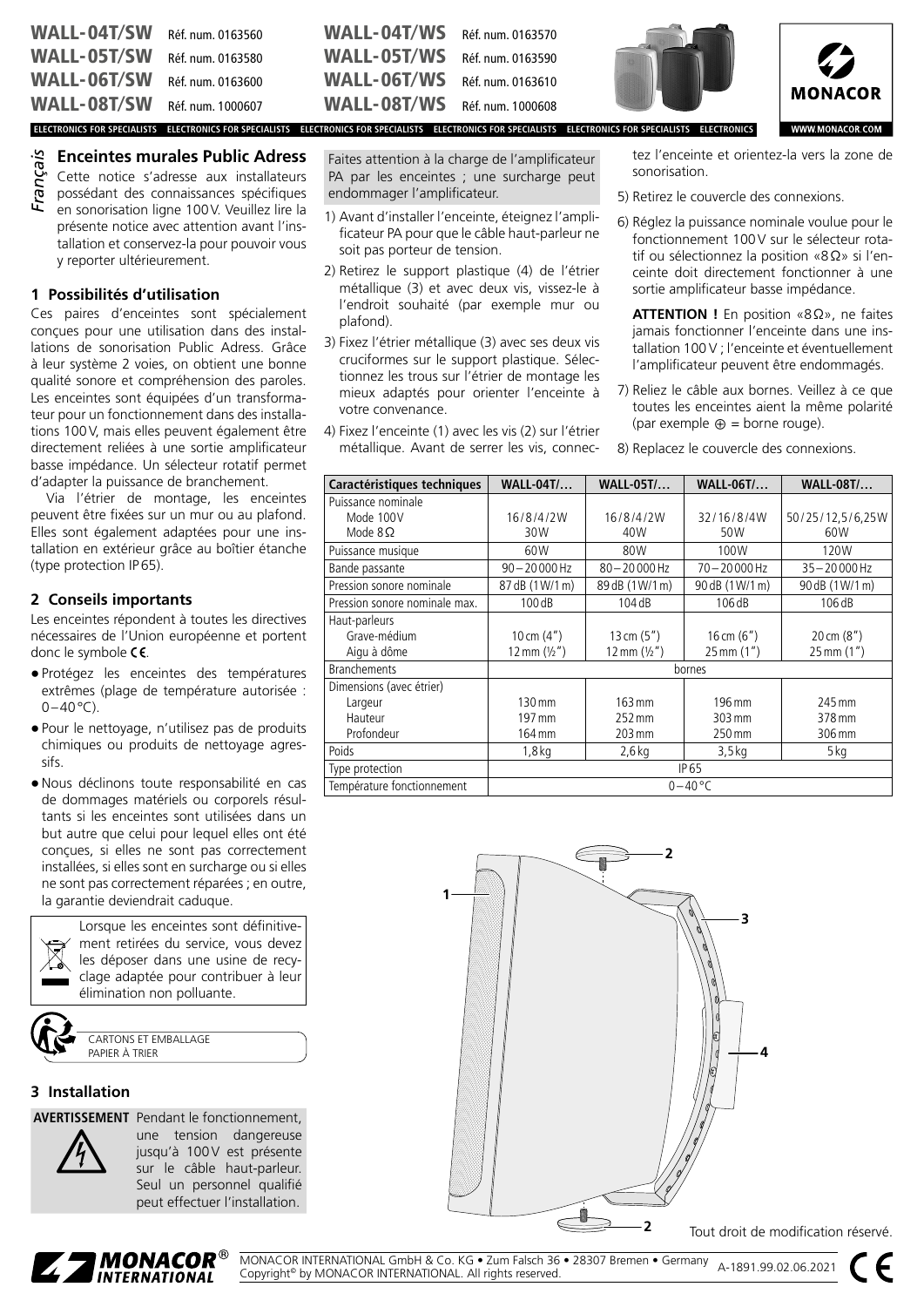WALL-04T/SW Codice 0163560 WALL-05T/SW Codice 0163580 WALL-06T/SW Codice 0163600 WALL-08T/SW Codice 1000607

### **Diffusori PA da parete**

Queste istruzioni sono rivolte agli installatori con conoscenze specifiche nella tecnica 100V della sonorizzazione. Vi preghiamo di leggerle attentamente prima dell'installazione e di conservarle per un uso futuro. *Italiano*

#### **1 Possibilità d'impiego**

Queste coppie di diffusori sono state realizzate specialmente per l'impiego in impianti PA di sonorizzazione. Grazie al sistema a 2 vie si raggiunge un'alta qualità sonora e comprensione della lingua parlata. Gli altoparlanti sono equipaggiati con un trasformatore per il funzionamento in impianti con uscita audio 100V, ma possono essere collegati anche direttamente con l'uscita a bassa impedenza di un amplificatore. L'adattamento alla potenza di collegamento avviene tramite una manopola.

Con la loro staffa di montaggio, i diffusori si possono fissare a una parete o al soffitto. Grazie ai contenitori resistenti alle intemperie (grado di protezione IP65), i diffusori sono adatti anche per il montaggio all'esterno.

### **2 Avvertenze importanti**

I diffusori sono conformi a tutte le direttive rilevanti dell'UE e pertanto porta la sigla CE.

- Proteggere i diffusori dalle temperature estreme (temperatura d'esercizio ammessa  $0-40$ °C).
- Per la pulizia non impiegare detergenti aggressivi o prodotti chimici.
- Nel caso d'uso improprio, d'installazione sbagliata, di sovraccarico o di riparazione non a regola d'arte dei diffusori, non si assume nessuna responsabilità per eventuali danni consequenziali a persone o a cose e non si assume nessuna garanzia per i diffusori.

Se si desidera eliminare i diffusori definitivamente, consegnarli per lo smaltimento ad un'istituzione locale per il riciclaggio.

#### **3 Installazione**

**AVVERTIMENTO** Durante il funzionamento,



nei cavi dei diffusori è presente una tensione fino a 100V, pericolosa in caso di contatto. L'installazione deve essere eseguita solo da personale specializzato.

Tener presente anche il carico dell'amplificatore PA da parte degli altoparlanti. Un sovraccarico può danneggiare l'amplificatore!

1) Prima dell'installazione del diffusore PA spegnere l'amplificatore per togliere la tensione dai cavi dei diffusori!

| <b>WALL-04T/WS</b> Codice 0163570 |  |
|-----------------------------------|--|
| <b>WALL-05T/WS</b> Codice 0163590 |  |
| WALL-06T/WS Codice 0163610        |  |
| <b>WALL-08T/WS</b> Codice 1000608 |  |

sonorizzare.

2) Staccare il supporto di plastica (4) dalla staffa metallica (3) e fissarlo con due viti nel punto di montaggio (p. es. parete o soffitto). 3) Fissare la staffa metallica (3) al supporto di plastica usando le due viti con intaglio a croce, scegliendo i fori della staffa più adatti per orientare il diffusore secondo desiderio. 4) Fissare il diffusore (1) con le viti (2) alla staffa metallica. Prima di stringere le viti, collegare il diffusore e orientarlo verso la zona da

5) Togliere la copertura dei collegamenti. 6) Con la manopola impostare la potenza nominale richiesta per il funzionamento a



**ELECTRONICS FOR SPECIALISTS ELECTRONICS FOR SPECIALISTS ELECTRONICS FOR SPECIALISTS ELECTRONICS FOR SPECIALISTS ELECTRONICS FOR SPECIALISTS ELECTRONICS**

100V oppure scegliere la posizione "8Ω" se il diffusore deve funzionare direttamente con l'uscita a bassa impedenza di un amplificatore.

- **ATTENZIONE!** In posizione "8Ω", non usare in nessun caso il diffusore in un impianto a 100V. Il diffusore e eventualmente anche l'amplificatore saranno danneggiati.
- 7) Collegare il cavo con i morsetti facendo attenzione all'identica polarità di tutti i diffusori (p. es.  $\oplus$  = morsetto rosso).
- 8) Rimettere la copertura sui collegamenti.

| Dati tecnici                | <b>WALL-04T/</b>      | <b>WALL-05T/</b>      | <b>WALL-06T/</b> | <b>WALL-08T/</b>        |
|-----------------------------|-----------------------|-----------------------|------------------|-------------------------|
| Potenza nominale            |                       |                       |                  |                         |
| Funzionamento a 100V        | 16/8/4/2W             | 16/8/4/2W             | 32/16/8/4W       | 50/25/12,5/6,25W        |
| Funzionamento a $8\Omega$   | 30W                   | 40W                   | 50W              | 60W                     |
| Potenza musicale            | 60W                   | 80W                   | 100W             | 120W                    |
| Banda passante              | $90 - 20000$ Hz       | $80 - 20000$ Hz       | 70-20000 Hz      | $35 - 20000$ Hz         |
| Livello di pressione sonora | 87 dB (1W/1 m)        | 89 dB (1W/1 m)        | 90 dB (1W/1 m)   | 90 dB (1 W/1 m)         |
| Livello di pressione sonora | 100dB                 | 104dB                 | 106dB            | 106dB                   |
| nominale max.               |                       |                       |                  |                         |
| Altoparlanti                |                       |                       |                  |                         |
| Woofer midrange             | 10 cm $(4")$          | 13 cm $(5")$          | 16 cm $(6")$     | $20 \text{ cm } (8")$   |
| Tweeter a cupola            | 12 mm $(\frac{1}{2})$ | 12 mm $(\frac{1}{2})$ | 25 mm (1")       | $25 \,\mathrm{mm}$ (1") |
| Connessione                 |                       |                       | Morsetti         |                         |
| Dimensioni (con staffa)     |                       |                       |                  |                         |
| Larghezza                   | $130 \,\mathrm{mm}$   | 163 mm                | 196 mm           | 245 mm                  |
| Altezza                     | 197 mm                | $252 \,\mathrm{mm}$   | 303 mm           | 378 mm                  |
| Profondità                  | 164 mm                | 203 mm                | 250 mm           | 306 mm                  |
| Peso                        | $1,8$ kg              | $2,6$ kg              | $3,5$ kg         | 5 kg                    |
| Grado di protezione         | <b>IP65</b>           |                       |                  |                         |
| Temperatura d'esercizio     | $0 - 40$ °C           |                       |                  |                         |



Con riserva di modifiche tecniche.



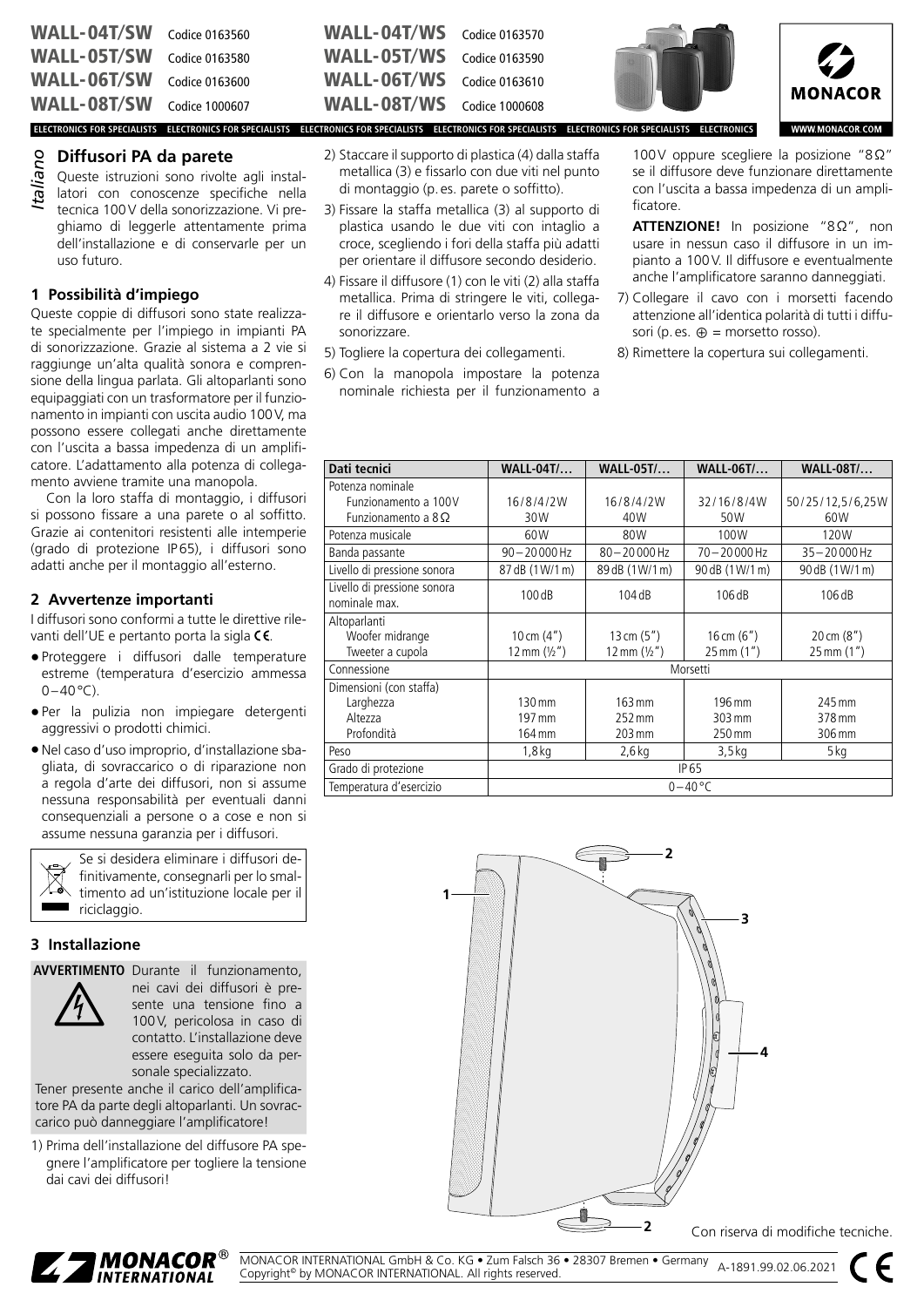# **Altavoces de Pared para Megafonía**

Estas instrucciones van dirigidas a instaladores con conocimientos específicos sobre sonido mediante 100V. Lea atentamente estas instrucciones antes de la instalación y guárdelas para usos posteriores. *Español*

## **1 Aplicaciones**

Estas parejas de recintos están diseñadas especialmente para sistemas de megafonía. Con un sistema de 2 vías, los altavoces ofrecen una calidad sonora y una inteligibilidad del habla excelentes. Los altavoces están equipados con un transformador para funcionar en sistemas de 100V, pero también se pueden conectar directamente a una salida de amplificador de baja impedancia. Para adecuar la carga conectada, se utiliza un interruptor rotatorio.

Mediante su soporte de montaje, los altavoces se pueden fijar en una pared o en el techo. Gracias a su carcasa resistente a la intemperie (IP65), los altavoces también están adecuados para aplicaciones en exteriores.

## **2 Notas Importantes**

Los altavoces cumplen con todas las directivas relevantes de la UE y por lo tanto están marcados con el símbolo  $CE$ .

- Proteja los altavoces de temperaturas extremas (rango de temperatura ambiente admisible: 0–40ºC).
- No utilice detergentes o productos químicos agresivos para la limpieza.
- No podrá reclamarse garantía o responsabilidad alguna por cualquier daño personal o material resultante si los altavoces se utilizan para otros fines diferentes a los originalmente concebidos, si no se instalan correctamente, si se sobrecargan o si no se reparan por expertos.



Si va a poner los altavoces fuera de servicio definitivamente, llévelos a la planta de reciclaje más cercana para que su eliminación no perjudique el medioambiente.

## **3 Instalación**

**ADVERTENCIA** Durante el funcionamiento,



hay peligro de contacto con un voltaje de hasta 100V en el cable de altavoz. Sólo un técnico debe realizar la instalación.

Preste atención a la carga del amplificador de megafonía con los altavoces. ¡Una sobrecarga podría dañar el amplificador!

1) Desconecte el sistema de megafonía antes de instalar el altavoz, de modo que el cable de altavoz no contenga ningún voltaje.

| <b>WALL-04T/SW</b> Ref. Núm. 0163560 | <b>WALL-04T/WS</b> Ref. Núm. 0163570                                                                                                                    |  |  |
|--------------------------------------|---------------------------------------------------------------------------------------------------------------------------------------------------------|--|--|
| <b>WALL-05T/SW</b> Ref. Núm. 0163580 | <b>WALL-05T/WS</b> Ref. Núm. 0163590                                                                                                                    |  |  |
| <b>WALL-06T/SW</b> Ref. Núm. 0163600 | <b>WALL-06T/WS</b> Ref. Núm. 0163610                                                                                                                    |  |  |
| <b>WALL-08T/SW</b> Ref. Núm. 1000607 | <b>WALL-08T/WS</b> Ref. Núm. 1000608                                                                                                                    |  |  |
|                                      | ELECTRONICS FOR SPECIALISTS ELECTRONICS FOR SPECIALISTS ELECTRONICS FOR SPECIALISTS ELECTRONICS FOR SPECIALISTS ELECTRONICS FOR SPECIALISTS ELECTRONICS |  |  |

- 2) Extraiga el reborde de plástico (4) del soporte metálico (3). Luego utilice dos tornillos para fijar el reborde en el lugar deseado (p. ej. pared o techo).
- 3) Fije el soporte metálico (3) en el reborde de plástico, utilizando los dos tornillos de cruz del soporte. Utilice los agujeros del soporte metálico que sean más adecuados para la correcta alineación del altavoz.
- 4) Utilice los tornillos (2) para fijar el altavoz (1) en el soporte metálico. Antes de apretar los tornillos, conecte el altavoz y alinéelo hacia la zona sonora deseada.
- 5) Extraiga la tapa de conexión.





6) Ajuste la potencia nominal para el funcionamiento a 100V con el interruptor rotatorio. Para el funcionamiento directo en una salida de amplificador de baja impedancia, ajuste

el interruptor en la posición "8Ω".

**¡PRECAUCIÓN!** No utilice nunca la posición "8Ω" cuando el altavoz se utilice en un sistema de 100V: Podría dañarse el altavoz y posiblemente el amplificador.

- 7) Conecte el cable a los terminales. Asegúrese de que todos los altavoces tienen la misma polaridad (p.ej.  $\oplus$  = terminal rojo).
- 8) Recoloque la tapa de conexión.

| <b>Especificaciones</b>    | <b>WALL-04T/</b>      | <b>WALL-05T/</b>      | <b>WALL-06T/</b>        | <b>WALL-08T/</b>       |  |
|----------------------------|-----------------------|-----------------------|-------------------------|------------------------|--|
| Potencia nominal           |                       |                       |                         |                        |  |
| Funcionamiento a 100V      | 16/8/4/2W             | 16/8/4/2W             | 32/16/8/4W              | 50/25/12,5/6,25W       |  |
| Funcionamiento a $8$ Ω     | 30W                   | 40W                   | 50W                     | 60W                    |  |
| Potencia musical           | 60W                   | 80W                   | 100W                    | 120W                   |  |
| Rango de frecuencia        | $90 - 20000$ Hz       | $80 - 20000$ Hz       | 70-20000 Hz             | $35 - 20000$ Hz        |  |
| SPL                        | 87 dB (1W/1 m)        | 89 dB (1W/1 m)        | 90 dB (1W/1 m)          | 90 dB (1 W/1 m)        |  |
| Máx. SPL                   | 100dB                 | 104dB                 | 106dB                   | 106dB                  |  |
| Configuración de altavoces |                       |                       |                         |                        |  |
| Altavoz de graves-medios   | 10 cm $(4")$          | 13 cm $(5")$          | 16 cm $(6")$            | 20 cm (8")             |  |
| Tweeter de cúpula          | 12 mm $(\frac{1}{2})$ | 12 mm $(\frac{1}{2})$ | $25 \,\mathrm{mm}$ (1") | $25 \, \text{mm}$ (1") |  |
| Conexión                   | <b>Terminales</b>     |                       |                         |                        |  |
| Dimensiones (con soporte)  |                       |                       |                         |                        |  |
| Ancho                      | 130 mm                | 163 mm                | 196 mm                  | 245 mm                 |  |
| Alto                       | 197 mm                | 252 mm                | 303 mm                  | 378 mm                 |  |
| Fondo                      | 164 mm                | 203 mm                | 250 mm                  | 306 mm                 |  |
| Peso                       | $1,8$ kg              | 2,6 kg                | 3,5 kg                  | 5 kg                   |  |
| Protección IP              | IP 65                 |                       |                         |                        |  |
| Temperatura ambiente       |                       |                       | $0 - 40$ °C             |                        |  |



Sujeto a modificaciones técnicas.